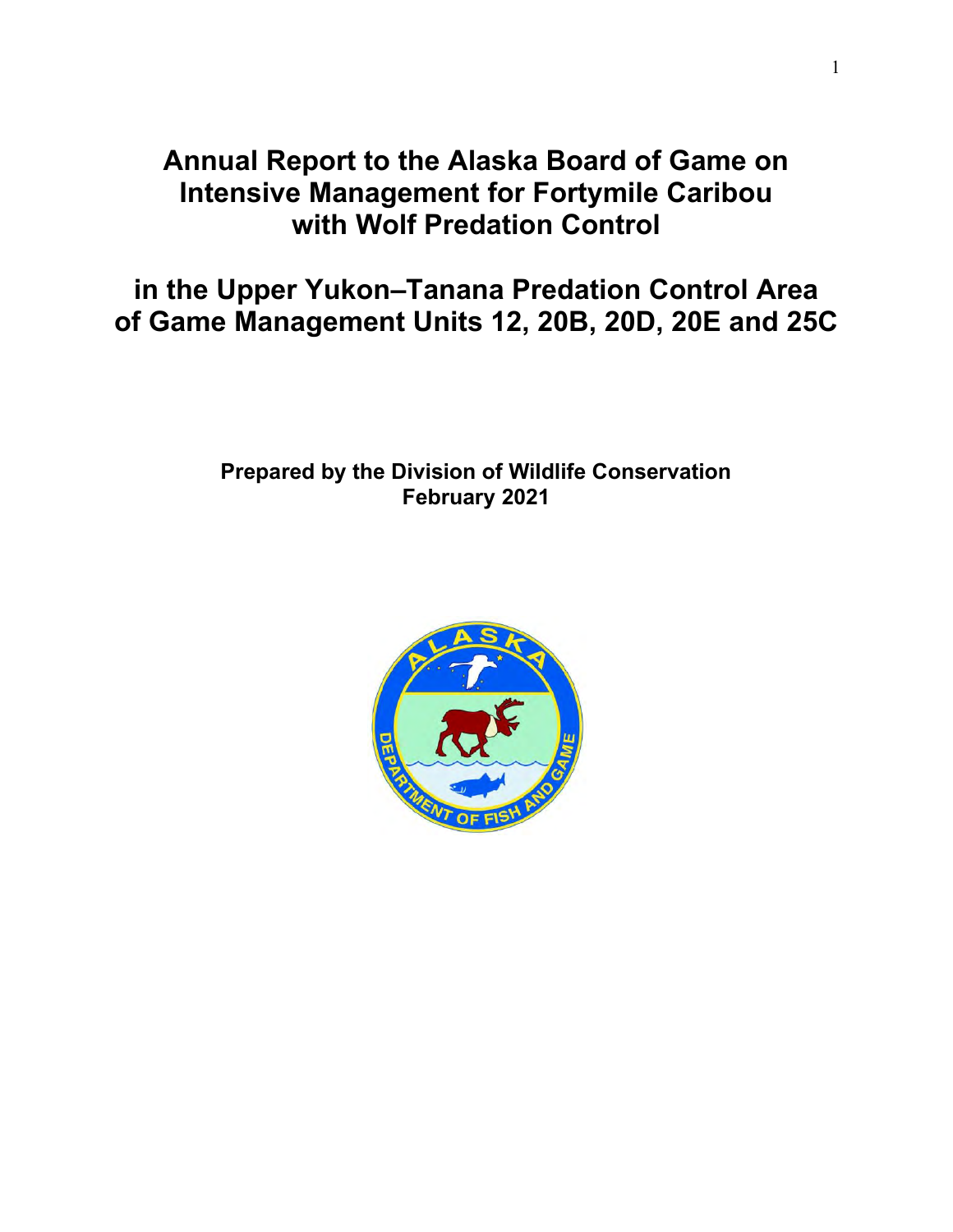- **1) Description of IM Program<sup>1</sup>**
	- **A) This report is an annual evaluation for a predation control program authorized by the Alaska Board of Game (board) under 5 AAC 92.113**
	- **B) Month this report was submitted by the department to the board:** March 2021.
	- **C) Program name**: Upper Yukon–Tanana Predation Control Program (UYTPCP).
	- **D) Existing program** has **an associated Operational Plan**
	- **E) Game Management Unit(s) fully or partly included in IM program area:** Units 12, 20B, 20D, 20E and 25C.
	- **F) IM objectives for** Fortymile caribou herd (FCH): population size 50,000–100,000 and harvest 1,000–15,000.
	- **G) Month and year the current predation control program was originally authorized by the board:** November 2004**. Indicate date(s) if renewed:** March 2009, February 2014, and March 2020.
	- **H) Predation control is** currently suspended **in this IM area**.
	- **I) If active, month and year the current predation control program began:** Not active
	- **J) A habitat management program funded by the department or from other sources is currently active in this IM area:** No
	- **K) Size of IM program area (square miles) and geographic description:** The area encompasses  $18,750$  mi<sup>2</sup> in that portion of Unit 12 north of the Alaska Highway; that portion of Unit 20D within the Goodpaster River drainage upstream from and including the South Fork Goodpaster River drainage, and within the Healy River, and the Billy and Sand creek drainages; that portion of Unit 20B within the Salcha River drainage upstream from and including the Goose Creek drainage, and within the Middle Fork of the Chena River drainage; all of Unit 20E; and that portion of Unit 25C within the Birch Creek drainage upstream from the Steese Highway bridge, and within the area draining into the south and west bank of the Yukon River upstream from the community of Circle (Fig. 1). However, within this area, predation control activities have not been authorized by the National Park Service within Yukon-Charley Preserve (2,833 mi<sup>2</sup>).

<sup>1</sup> For purpose and context of this report format, see *Intensive Management Protocol, section on Tools for Program Implementation and Assessment*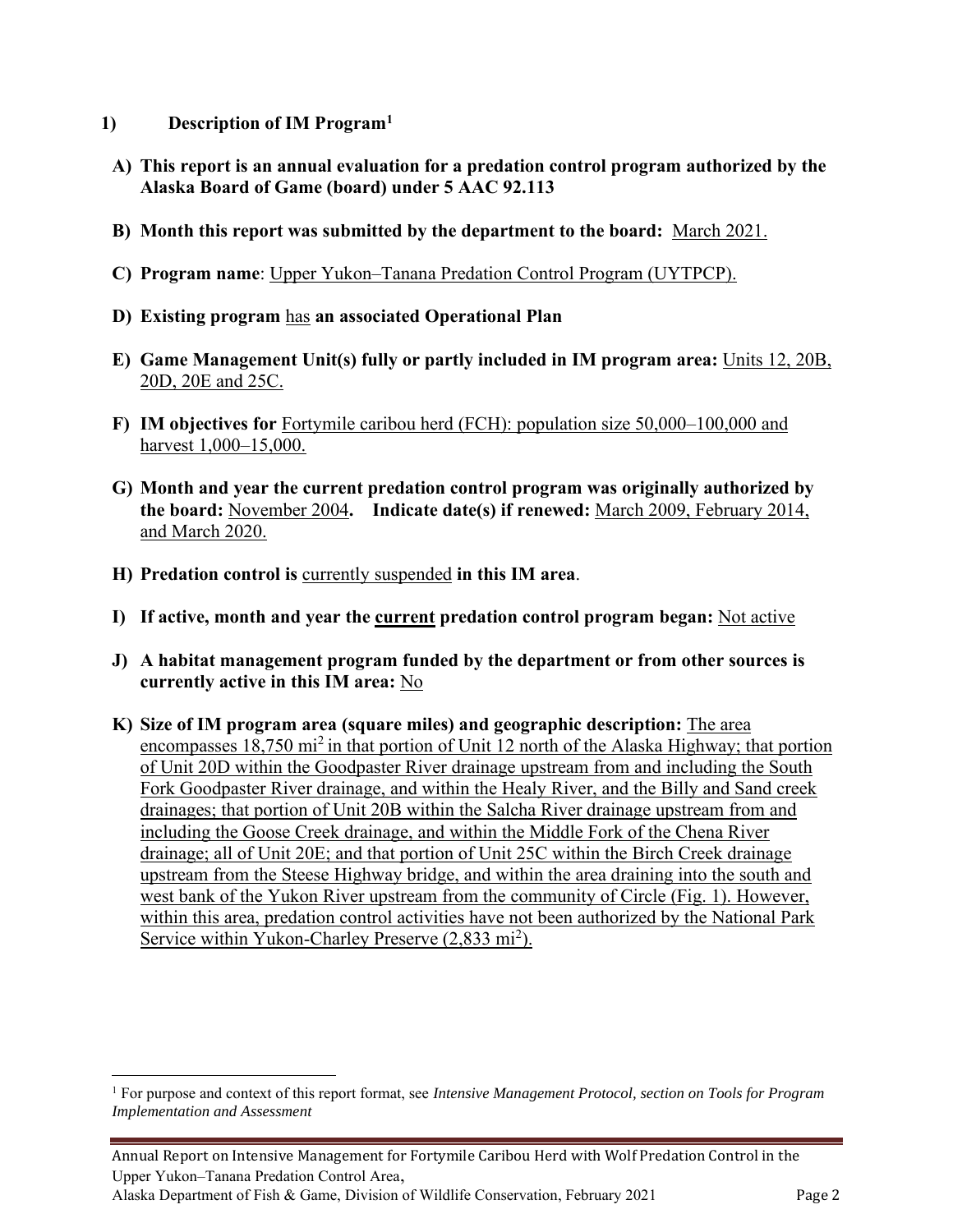

**Figure 1. Upper Yukon–Tanana Predator Control Program Area (18,750 mi<sup>2</sup> ). Predation control activities have not been authorized by the National Park Service within the Yukon– Charley Preserve portion (2,833 mi<sup>2</sup> ) of the control program area.** 

**L) Size and geographic description of area for assessing ungulate abundance:** 25,217 mi<sup>2</sup> Fortymile Caribou hunt area (Fig. 2).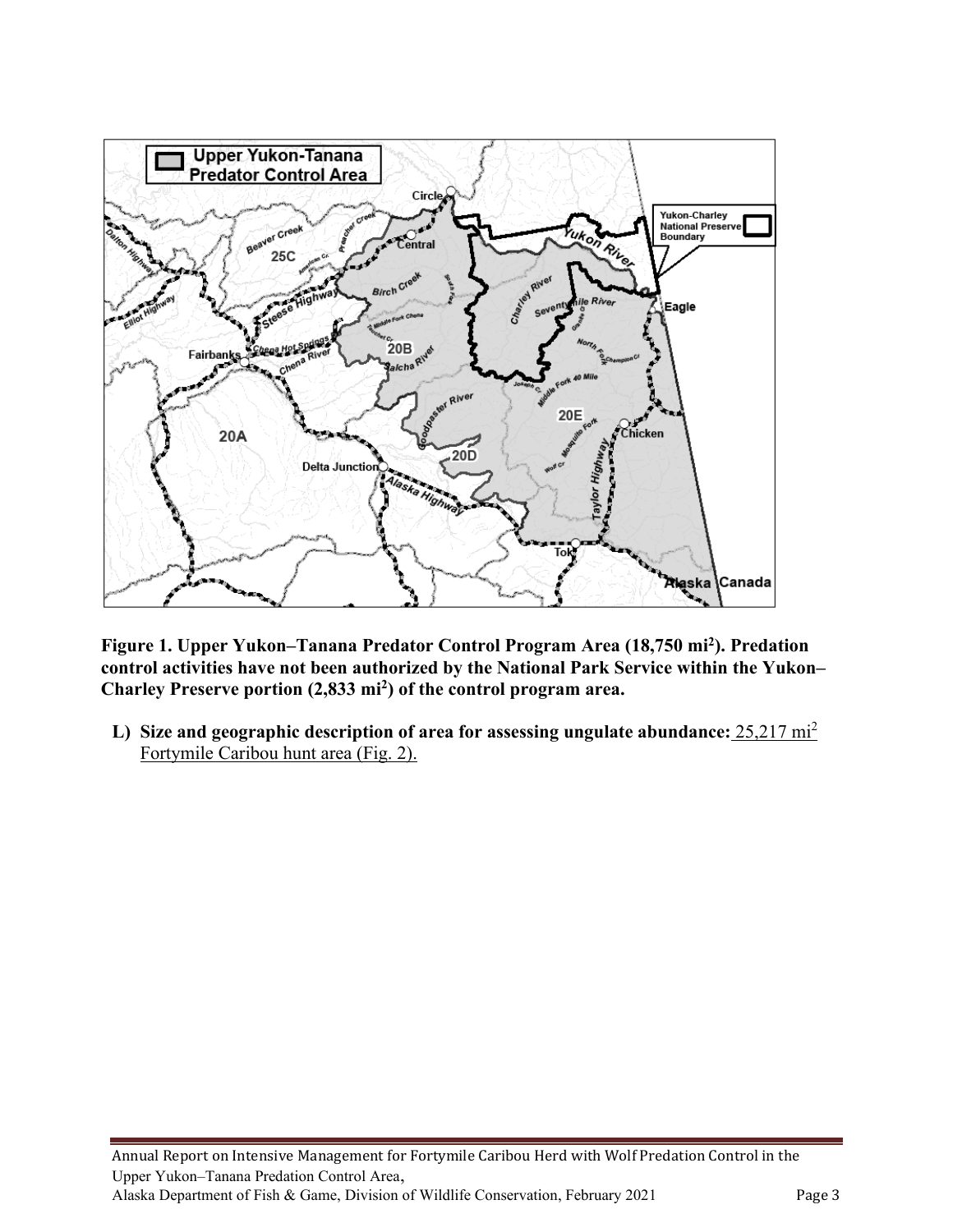

**Figure 2. Fortymile Caribou Herd Hunt Area in Alaska (25,217 mi<sup>2</sup> ).**

- **M) Size and geographic description of area for ungulate harvest reporting:** Fortymile Caribou Herd (FCH) hunt area; 25,217 mi<sup>2</sup>.
- **N) Size and geographic description of area for assessing predator abundance:** Upper Yukon–Tanana Predation Control Area (UYTPCA);18,750 mi<sup>2</sup>.
- **O) Size and geographic description of predation control area:** UYTPCA, 18,750 mi<sup>2</sup> . However, predation control activities have not been authorized by the National Park Service within the Yukon–Charley Preserve portion (2,833 mi<sup>2</sup>) of the control program area.
- **P) Criteria for evaluating progress toward IM objectives:** Caribou abundance and harvest.
- **Q) Criteria for success with this program:** FCH population = 50,000–100,000 and harvest = 1,000–15,000 caribou.
- **R) Department recommendation for IM Program during this reporting period:** Conduct evaluation of program.
- **2) Prey data**

**Date(s) and method of most recent abundance assessment for:** Caribou – July 2017 photocensus (Table 1).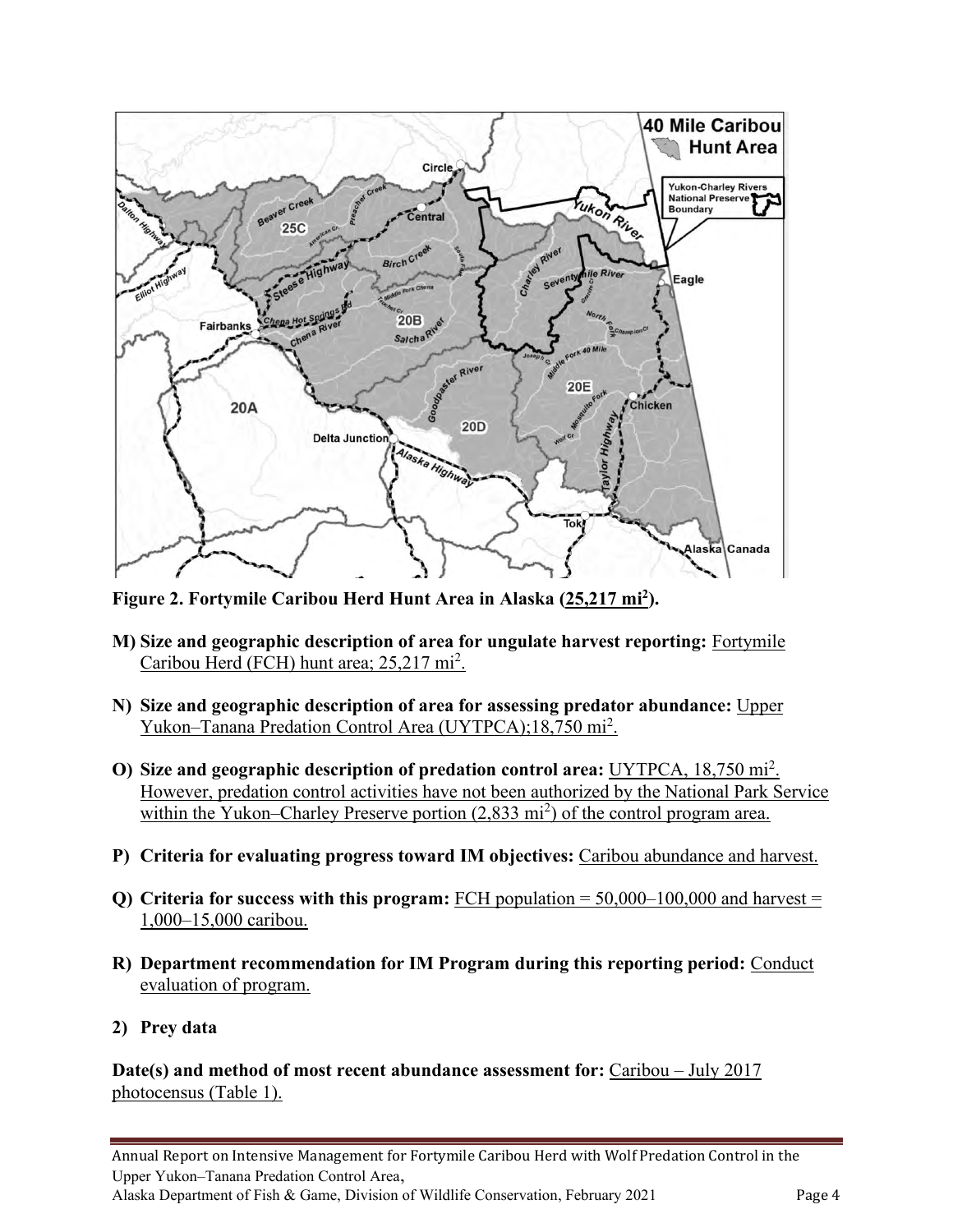## **Compared to IM area, was a similar trend and magnitude of difference in abundance observed in nearby non-treatment area(s) since program inception:** Non-treatment area not established.

**Date(s) of most recent age and sex composition survey for:** Caribou – October 2020 composition survey (Table 1).

**Compared to IM area, was a similar composition trend and magnitude of difference in composition observed in nearby non-treatment area(s) since program inception:** Nontreatment area not established.

|               | <b>Regulatory</b> <sup>a</sup> |                  | <b>Composition (number per 100 cows)</b> |              |                |  |
|---------------|--------------------------------|------------------|------------------------------------------|--------------|----------------|--|
| <b>Period</b> | vear                           | Abundance        | <b>Calves</b>                            | <b>Bulls</b> | Total <i>n</i> |  |
| Year 1        | 2004                           |                  |                                          |              |                |  |
| Year 2        | 2005                           |                  |                                          |              |                |  |
| Year 3        | 2006                           | $43,837^b$       | 34                                       | 43           | 4,995          |  |
| Year 4        | 2007                           | $44,673^b$       | 37                                       | 36           | 5,228          |  |
| Year 5        | 2008                           | $46,510^{\circ}$ | 33                                       | 37           | 4,119          |  |
| Year 6        | 2009                           | $51,675$ °       | 34                                       | 59           | 4,503          |  |
| Year 7        | 2010                           |                  | 32                                       | 43           | 7,169          |  |
| Year 8        | 2011                           |                  | 25                                       | 42           | 3,949          |  |
| Year 9        | 2012                           |                  | 22                                       | 40           | 4,832          |  |
| Year 10       | 2013                           |                  | 28                                       | 38           | 3,921          |  |
| Year 11       | 2014                           |                  | 25                                       | 34           | 4,794          |  |
| Year 12       | 2015                           |                  | 35                                       | 53           | 5,663          |  |
| Year 13       | 2016                           |                  | 32                                       | 48           | 3,288          |  |
| Year 14       | 2017                           | $73,009^{\circ}$ | $- -$                                    | --           |                |  |
| Year 15       | 2018                           |                  | 18                                       | 51           | 4,429          |  |
| Year 16       | 2019                           |                  |                                          |              |                |  |
| Year 17       | 2020                           |                  | 26                                       | 35           | 6,709          |  |

**Table 1**. **Fortymile Caribou Herd (FCH) abundance, age and sex composition in FCH hunt area since the herd was added to the control program in year 3.**

<sup>a</sup> Regulatory year is 1 July through 30 June (e.g., Regulatory year  $2004 = 1$  July 2004 through 30 June 2005)

<sup>b</sup> Modeled population estimate.

<sup>c</sup> Minimum population estimate from photocensus.

**Describe trend in abundance or composition:** 2–4% annual rate of increase during regulatory years 2004–2009, based on modeling and photocensus results and 10% annual rate of increase during regulatory years 2010 through 2016, based on minimum counts from photocensus results.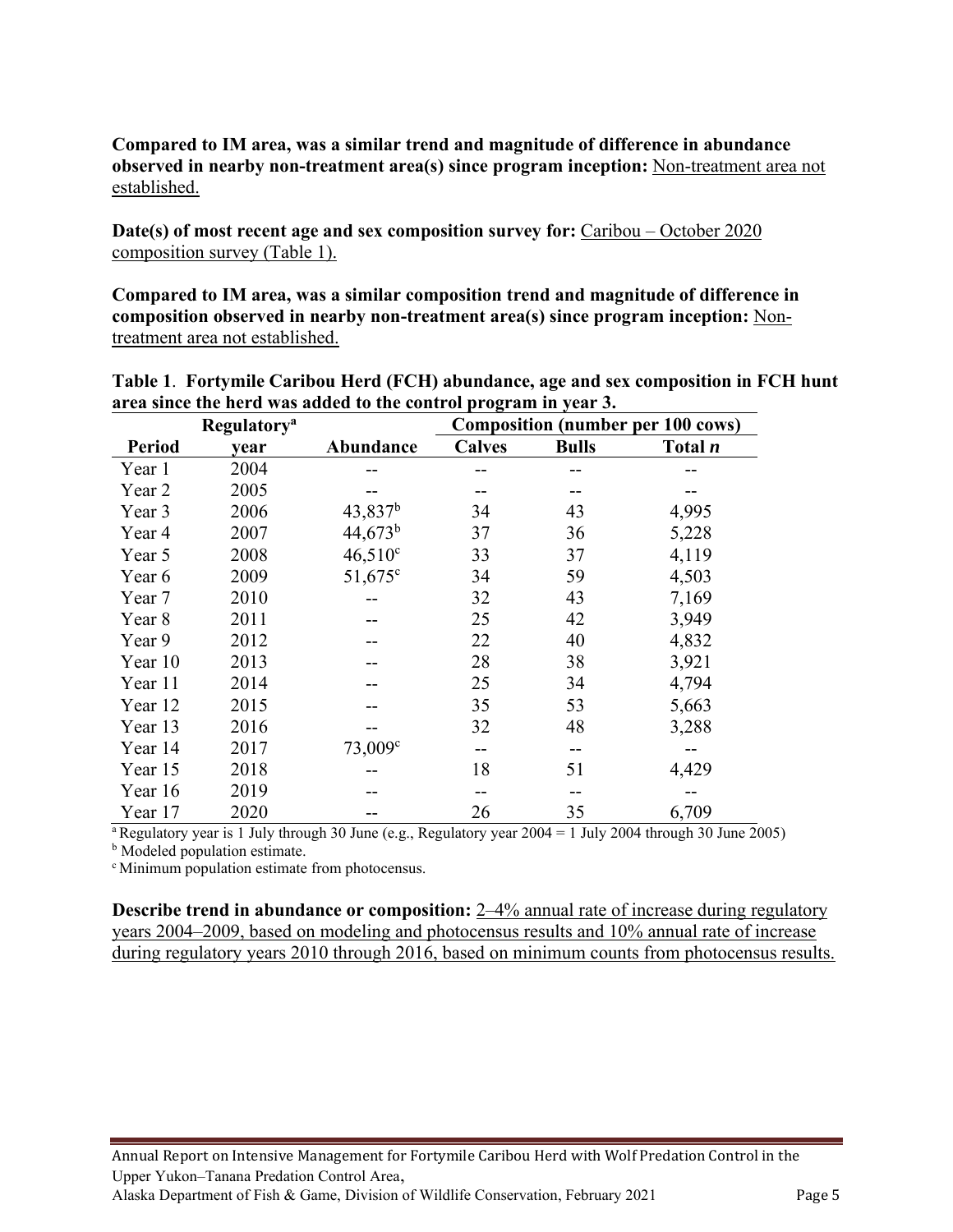| Reported on registration |                   |        |       |                |              |                          |                  |                    |                  |                      |
|--------------------------|-------------------|--------|-------|----------------|--------------|--------------------------|------------------|--------------------|------------------|----------------------|
|                          |                   | permit |       |                | Youth        | General                  | <b>Estimated</b> |                    |                  |                      |
|                          | <b>Regulatory</b> |        |       |                |              | draw                     | harvest          |                    | Yukon            |                      |
| <b>Period</b>            | year <sup>a</sup> | M      | F     | Unk            | <b>Total</b> | permit                   | report           | Other <sup>b</sup> | harvest          | Total                |
| Year 1                   | 2004              | 592    | 243   | 11             | 846          |                          | 12               | 10                 | $\theta$         | 868                  |
| Year 2                   | 2005              | 557    | 182   | $\overline{2}$ | 741          | $\overline{\phantom{a}}$ | $\overline{4}$   | 10                 | $\boldsymbol{0}$ | 755                  |
| Year 3                   | 2006              | 601    | 247   | $\overline{4}$ | 852          | $\blacksquare$           | 12               | 10                 | $\boldsymbol{0}$ | 874                  |
| Year 4                   | 2007              | 746    | 262   | 4              | 1,012        |                          | 20               | 10                 | $\boldsymbol{0}$ | 1,042                |
| Year 5                   | 2008              | 681    | 217   | $\theta$       | 898          | -                        | 9                | 10                 | $\boldsymbol{0}$ | 917                  |
| Year 6                   | 2009              | 881    | 192   | 10             | 1,083        | $\overline{\phantom{a}}$ | 11               | 10                 | $\boldsymbol{0}$ | 1,104                |
| Year 7                   | 2010              | 630    | 89    | 6              | 725          | $\blacksquare$           | $\overline{4}$   | 10                 | 15               | 764                  |
| Year 8                   | 2011              | 935    | 125   | 6              | 1,066        |                          | 18               | 10                 | 15               | 1,119                |
| Year 9                   | 2012              | 1,081  | 190   | 25             | 1,296        | $\overline{\phantom{a}}$ | 12               | 10                 | 15               | 1,333                |
| Year 10                  | 2013              | 1,152  | 14    | 20             | 1,186        |                          | 75 <sup>c</sup>  | 10                 | 60               | 1,331                |
| Year 11                  | 2014              | 690    | 283   | 14             | 987          |                          | 19               | 10                 | 15               | 1,031                |
| Year 12                  | 2015              | 830    | 291   | 10             | 1,131        | 14                       | 8                | 10                 | 30               | 1,193                |
| Year 13                  | 2016              | 648    | 334   | 8              | 990          | 17                       | 3                | 10                 | 5                | 1,025                |
| Year 14                  | 2017              | 1,314  | 637   |                | 1,952        | 18                       | 10               | 10                 | 5                | $1,995$ <sup>d</sup> |
| Year 15                  | 2018              | 1,940  | 495   | 4              | 2,439        | 22                       | 13               | 10                 | 30               | 2,514                |
| Year 16                  | 2019              | 1,636  | 991   | 25             | 2,652        | 22                       | 8                | 10                 | 30               | $2,785$ <sup>d</sup> |
| Year 17                  | 2020              | 3,899  | 2,827 | 56             | 6,782        | 22                       | 7                | 10                 | 50               | $6,871$ <sup>e</sup> |

**Table 2**. **Fortymile Caribou Herd (FCH) harvest in FCH hunt area during years 1 through 14. The FCH was added to the control program in year 3.** 

<sup>a</sup> A regulatory year is 1 July through 30 June (e.g., regulatory year  $2004 = 1$  July 2004 through 30 June 2005).

<sup>b</sup>Includes estimated unreported and/or illegal harvest.

c Includes 65 harvested in Unit 25B.

d Includes caribou harvested under RC857; 23 in RY17 and 58 in RY19

<sup>e</sup> Preliminary data. Winter federal hunt is ongoing at time of this report.

**Describe trend in harvest:** Harvest controlled by fixed annual harvest quota. Annual quota was 850 caribou/year during regulatory years 2006 through 2009 (RY2006–RY2009; A regulatory year is 1 July through 30 June, meaning  $RY2006 = 1$  July 2006 through 30 June 2007), 795 caribou/year in RY2010, 1,000 caribou/year during RY2011–RY2016, 1,750 caribou during RY2017, 2,030 during RY2018, 2,180 during RY2019 and 10,000 during RY2020.

## **Describe any other harvest-related trend if appropriate:** None.

## **3) Predator data**

**Date(s) and method of most recent spring abundance assessment for wolves:** March 2020, Intensive Aerial Wolf Survey.

**Date(s) and method of most recent fall abundance assessment for wolves:** October 2020 minimum population estimate, including all wolves associated with radiocollared wolves and wolves in uncollared packs located during radiotracking flights during October 2020 – January 2021.

## **Other research or evidence of trend or abundance status in wolves:** None.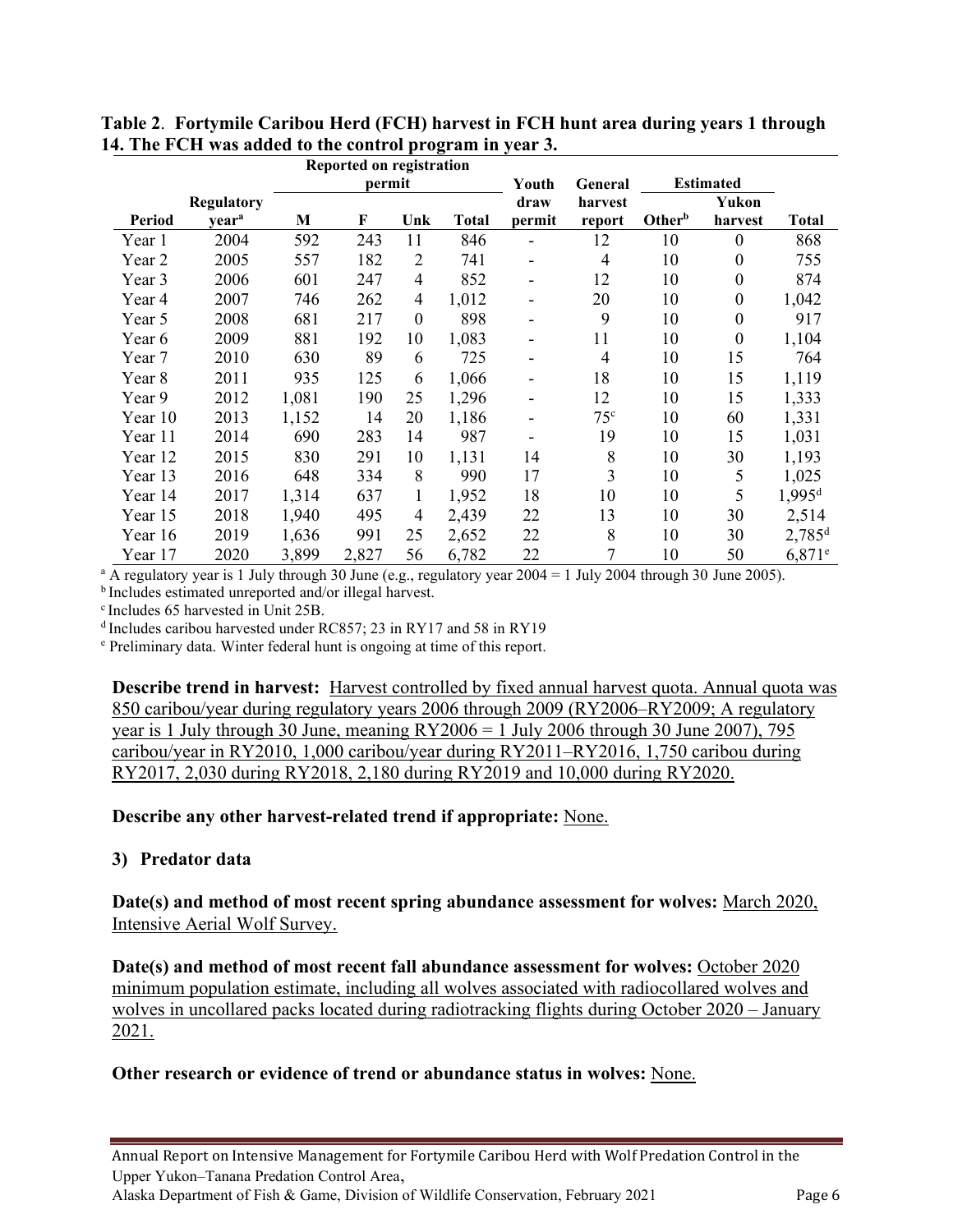**Table 3. Wolf abundance and removal in the Upper Yukon–Tanana Predation Control Area since program implementation since year 1. Removal objective was 60–80% of precontrol fall abundance in year 1 of wolf predation control program when predation control was active, so estimated or confirmed number remaining by 1 May each regulatory year in the predation control area must be at least 88.** 

|         |                                        | Fall                                   | <b>Harvest</b><br>removal |                | Dept.              | <b>Public</b>      |                         | <b>Spring</b>            |
|---------|----------------------------------------|----------------------------------------|---------------------------|----------------|--------------------|--------------------|-------------------------|--------------------------|
| Period  | <b>Regulatory</b> <sup>a</sup><br>year | abundance<br>(range)                   | Trap                      | Hunt           | control<br>removal | control<br>removal | <b>Total</b><br>removal | abundance<br>$(range)^b$ |
| Year 1  | 2004                                   | $380^{\overline{cd}}$<br>$(350 - 410)$ | 52                        | 23             | N/A                | 60                 | 135                     | 245<br>$(215 - 275)$     |
| Year 2  | 2005                                   | 335 <sup>d</sup><br>$(300 - 370)$      | 58                        | 10             | N/A                | 17                 | 85                      | 250<br>$(215 - 285)$     |
| Year 3  | 2006                                   | $362^{\overline{d}}$<br>$(300 - 425)$  | 73                        | $\overline{7}$ | N/A                | 23                 | 103                     | 259<br>$(197 - 322)$     |
| Year 4  | 2007                                   | 382 <sup>d</sup><br>$(366 - 398)$      | 57                        | 14             | N/A                | 27                 | 98                      | 284<br>$(268 - 300)$     |
| Year 5  | 2008                                   | $372^e$                                | 82                        | 11             | 84                 | 49                 | 226                     | 146                      |
| Year 6  | 2009                                   | 235 <sup>f</sup>                       | 31                        | $\overline{4}$ | 15                 | 10                 | 60                      | 175                      |
| Year 7  | 2010                                   | $274$ <sup>d</sup><br>$(262 - 285)$    | 26                        | 11             | $\overline{0}$     | 25                 | 62                      | 212<br>$(200 - 223)$     |
| Year 8  | 2011                                   | 329 <sup>d</sup><br>$(315 - 342)$      | 62                        | 17             | 56                 | 8                  | 145                     | 184<br>$(170 - 197)$     |
| Year 9  | 2012                                   | 386 <sup>d</sup><br>$(368 - 403)$      | 41                        | 12             | 40                 | 78                 | 171                     | 215<br>$(197 - 232)$     |
| Year 10 | 2013                                   | 356 <sup>d</sup><br>$(338 - 373)$      | 44                        | 10             | 31                 | 31                 | 116                     | 240<br>$(222 - 257)$     |
| Year 11 | 2014                                   | $374$ <sup>d</sup><br>$(357 - 393)$    | 38                        | 10             | 33                 | 24                 | 105                     | 269<br>$(252 - 288)$     |
| Year 12 | 2015                                   | 408 <sup>d</sup><br>$(390 - 426)$      | 55                        | 14             | 19                 | 29                 | 117                     | 291<br>$(273 - 309)$     |
| Year 13 | 2016                                   | 451 <sup>d</sup><br>$(431 - 471)$      | 109                       | 21             | 88                 | 18                 | 236                     | 215<br>$(195 - 235)$     |
| Year 14 | 2017                                   | $391^d$<br>$(372 - 409)$               | 61                        | 10             | 50                 | 19                 | 140                     | 251<br>$(232 - 269)$     |
| Year 15 | 2018                                   | $408^{\overline{d}}$<br>$(390 - 427)$  | 34                        | $\tau$         |                    |                    | 41                      | 367<br>$(349 - 386)$     |
| Year 16 | 2019                                   | 389g<br>$(373 - 405)$                  | 69                        | 21             | --                 |                    | 90                      | 389<br>$(373 - 405)$     |
| Year 17 | 2020                                   | $294^{\overline{h}}$                   | $11^{\rm i}$              | $18^{\rm i}$   | --                 | --                 | 29 <sup>i</sup>         | $- -$                    |

<sup>a</sup>Regulatory year is 1 July through 30 June (e.g., regulatory year  $2004 = 1$  July 2004 through 30 June 2005).

<sup>b</sup> Fall estimate minus all known wolf kills.

<sup>c</sup> Pre-control population estimate.

<sup>d</sup> Fall modeled estimate.

<sup>e</sup> Revised fall modeled estimate using results from a March 2009 reconnaissance survey and regulatory year 2008 removal data. The original fall modeled estimate was 393–431.

<sup>f</sup> Revised fall modeled estimate using results from a March 2010 reconnaissance survey and regulatory year 2009 removal data. The original fall modeled estimate was 262–299.

Annual Report on Intensive Management for Fortymile Caribou Herd with Wolf Predation Control in the Upper Yukon–Tanana Predation Control Area,

Alaska Department of Fish & Game, Division of Wildlife Conservation, February 2021 Page 7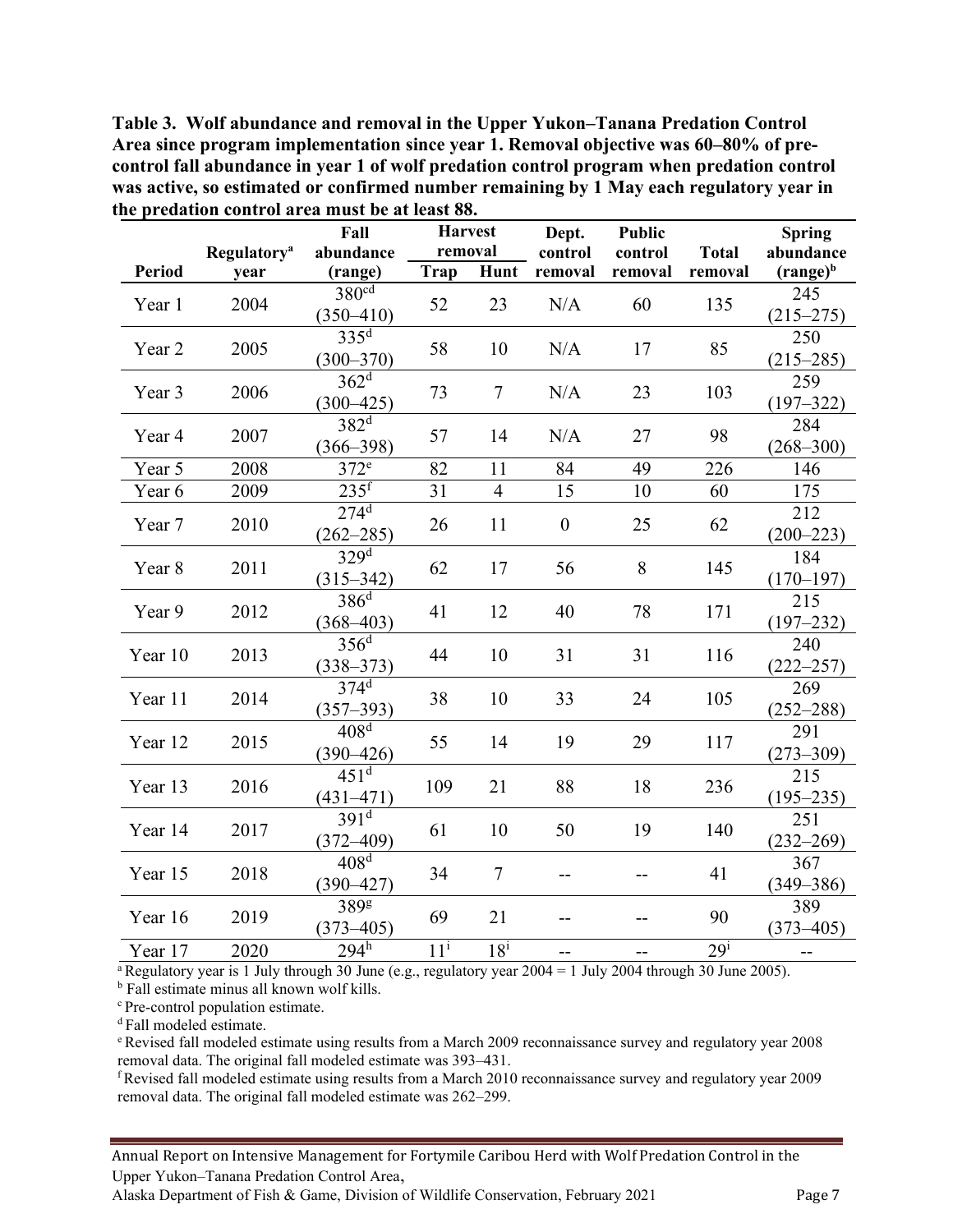<sup>g</sup> Estimate developed using results from a March 2020 Intensive Aerial Wolf Survey and regulatory year 2019 removal data.

h Minimum population estimate, including all wolves associated with radiocollared wolves and wolves in uncollared packs located during radiotracking flights during October 2020–January 2021. <sup>i</sup> Preliminary data, season is ongoing.

**4) Habitat data and nutritional condition of prey species where active habitat enhancement is occurring or was recommended in the Operational Plan, describe progress toward objectives:** No enhancement recommended by the Operational Plan and no active habitat enhancement conducted.

| <b>Period</b> | <b>Regulatory</b> <sup>a</sup><br>Year | <b>Spring Birthrates</b><br>$\frac{6}{6}$ of cows >36<br>months old that<br>gave birth) | <b>Spring Birthrates</b><br>of 3-year-olds<br>$\frac{6}{6}$ of cows = 36<br>months old that<br>gave birth) |
|---------------|----------------------------------------|-----------------------------------------------------------------------------------------|------------------------------------------------------------------------------------------------------------|
| Year 1        | 2004                                   | 85                                                                                      | 33                                                                                                         |
| Year 2        | 2005                                   | 80                                                                                      | 82                                                                                                         |
| Year 3        | 2006                                   | 91                                                                                      | 83                                                                                                         |
| Year 4        | 2007                                   | 90                                                                                      | 88                                                                                                         |
| Year 5        | 2008                                   | 77                                                                                      | 30                                                                                                         |
| Year 6        | 2009                                   | 77                                                                                      | 29                                                                                                         |
| Year 7        | 2010                                   | 85                                                                                      | 67                                                                                                         |
| Year 8        | 2011                                   | 89                                                                                      | 62                                                                                                         |
| Year 9        | 2012                                   | 88                                                                                      | 83                                                                                                         |
| Year 10       | 2013                                   | 69                                                                                      | 37                                                                                                         |
| Year 11       | 2014                                   | 92                                                                                      | 60                                                                                                         |
| Year 12       | 2015                                   | 81                                                                                      | 25                                                                                                         |
| Year 13       | 2016                                   | 91                                                                                      | 89                                                                                                         |
| Year 14       | 2017                                   | 67                                                                                      | 32                                                                                                         |
| Year 15       | 2018                                   | 84                                                                                      | 38                                                                                                         |
| Year 16       | 2019                                   | 84                                                                                      | 40                                                                                                         |

**Table 4**. **Nutritional indicators for Fortymile Caribou Herd (FCH) in FCH hunt area since year 1.** 

<sup>a</sup> regulatory year is 1 July through 30 June (e.g., regulatory year 2004 = 1 July 2004 through 30 June 2005)

#### **5) Costs specific to implementing Intensive Management**